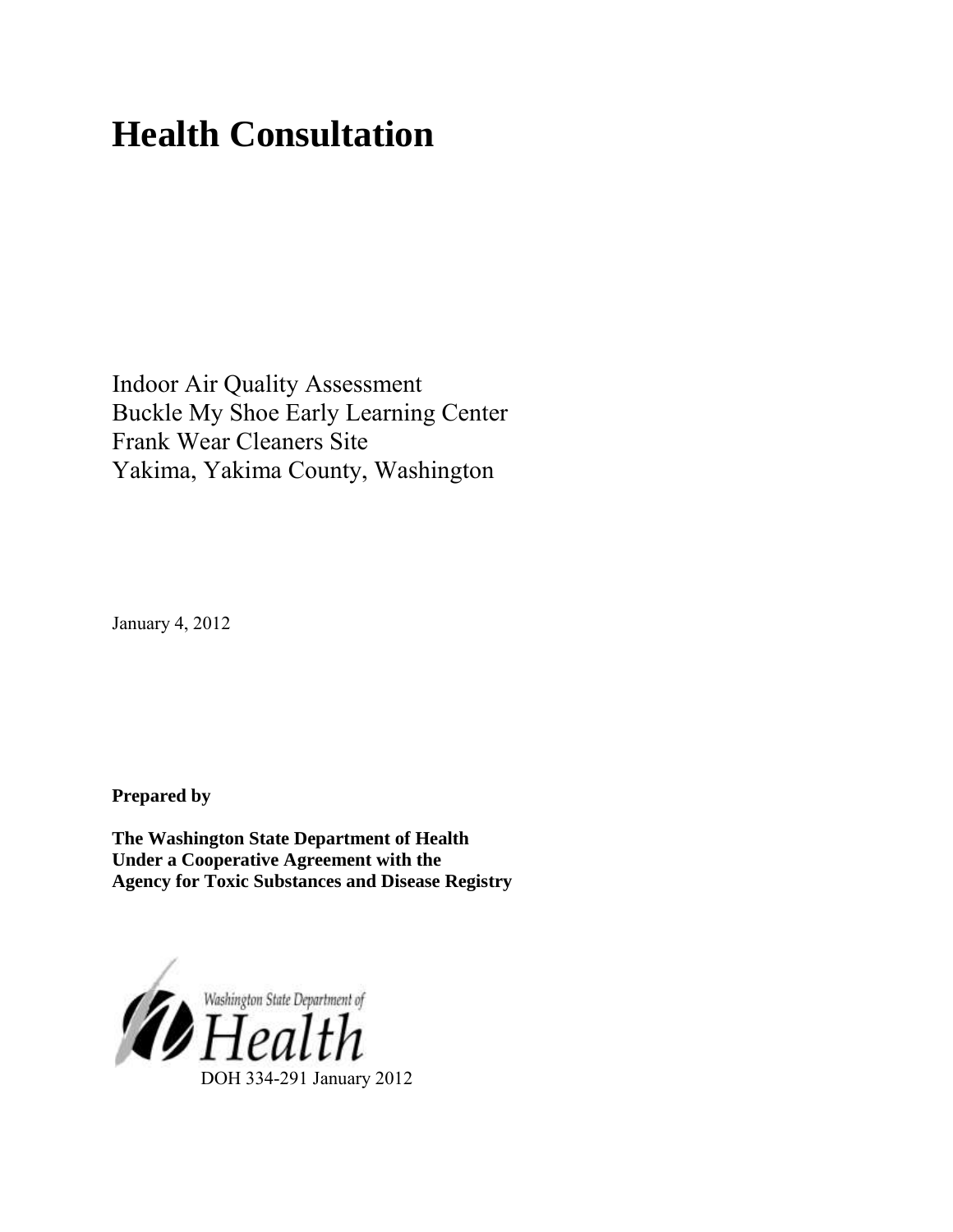## **Foreword**

The Washington State Department of Health (DOH) has prepared this health consultation in cooperation with the Agency for Toxic Substances and Disease Registry (ATSDR). ATSDR is part of the U.S. Department of Health and Human Services and is the principal federal public health agency responsible for health issues related to releases of hazardous substances. This report was supported by funds from the Comprehensive Environmental Response, Compensation, and Liability Act through a cooperative agreement with ATSDR. It was completed in accordance with approved methodologies and procedures existing at the time the health consultation was initiated. However, it has not been reviewed and cleared by ATSDR.

The purpose of this health consultation is to identify and prevent harmful human health effects resulting from exposure to hazardous substances in the environment. Health consultations focus on specific health issues so that DOH can respond to requests from concerned residents or agencies for health information on hazardous substances. DOH evaluates sampling data collected from a hazardous waste site, determines whether exposures have occurred or could occur, reports any potential harmful effects, and recommends actions to protect public health. The findings in this report are relevant to conditions at the site during the time of this health consultation, and should not necessarily be relied upon if site conditions or land use changes in the future.

For additional information or questions regarding DOH or the contents of this health consultation, please call the health advisor:

Barbara Trejo Washington State Department of Health Office of Environmental Health Assessments P.O. Box 47846 Olympia, WA 98504-7846 360-236-3373 FAX 360-236-2251 1-877-485-7316 Website: [http://www.doh.wa.gov](http://www.doh.wa.gov/consults)/consults

For people with disabilities, this document is available on request in other formats. To submit a request, please call 1-800-525-0127 (TTY/TDD call 711).

For more information about ATSDR, contact the CDC Information Center at 1-800-CDC-INFO (1-800-232-4636) or visit the agency"s Web site: [www.atsdr.cdc.gov.](http://www.atsdr.cdc.gov/)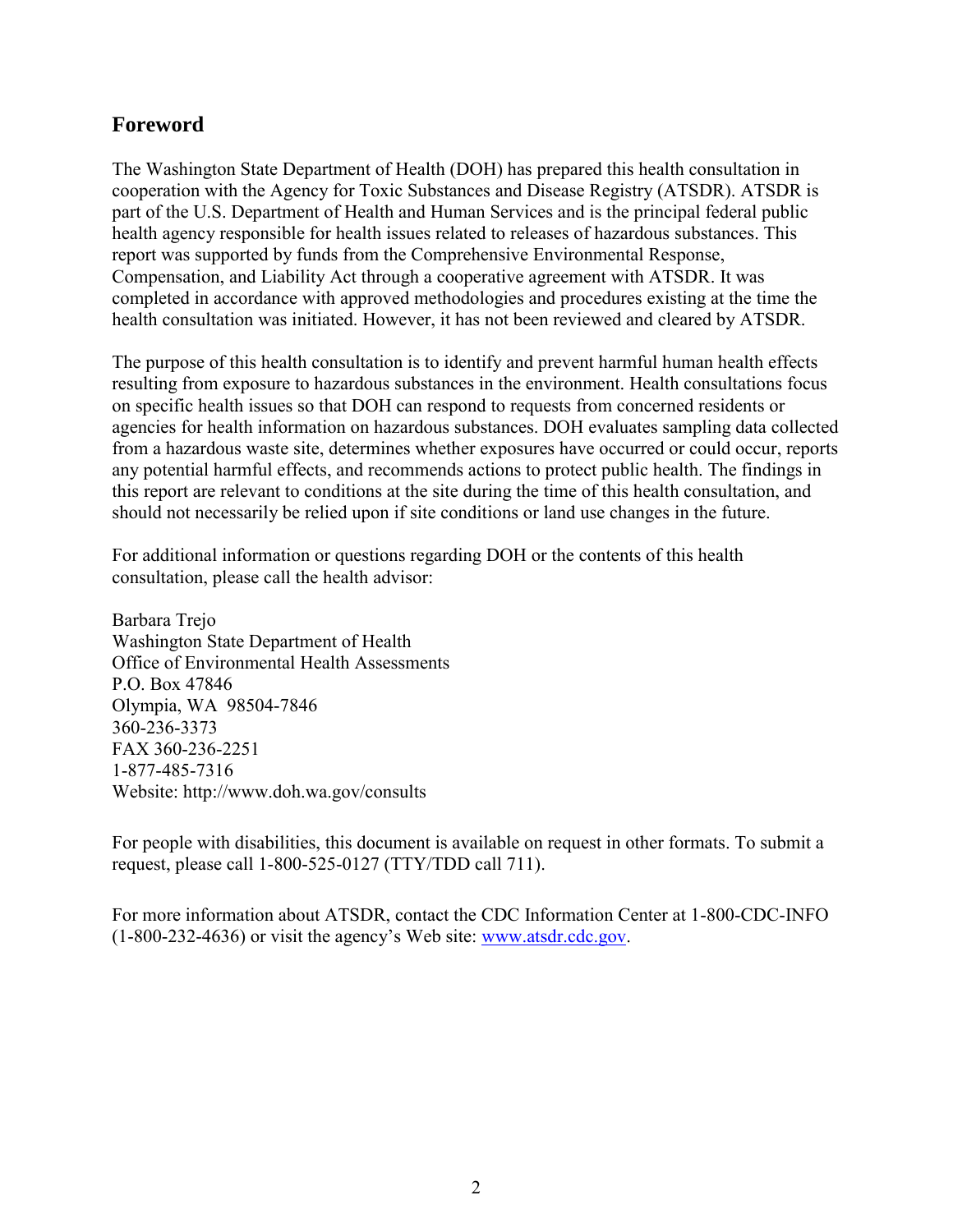# **Table of Contents**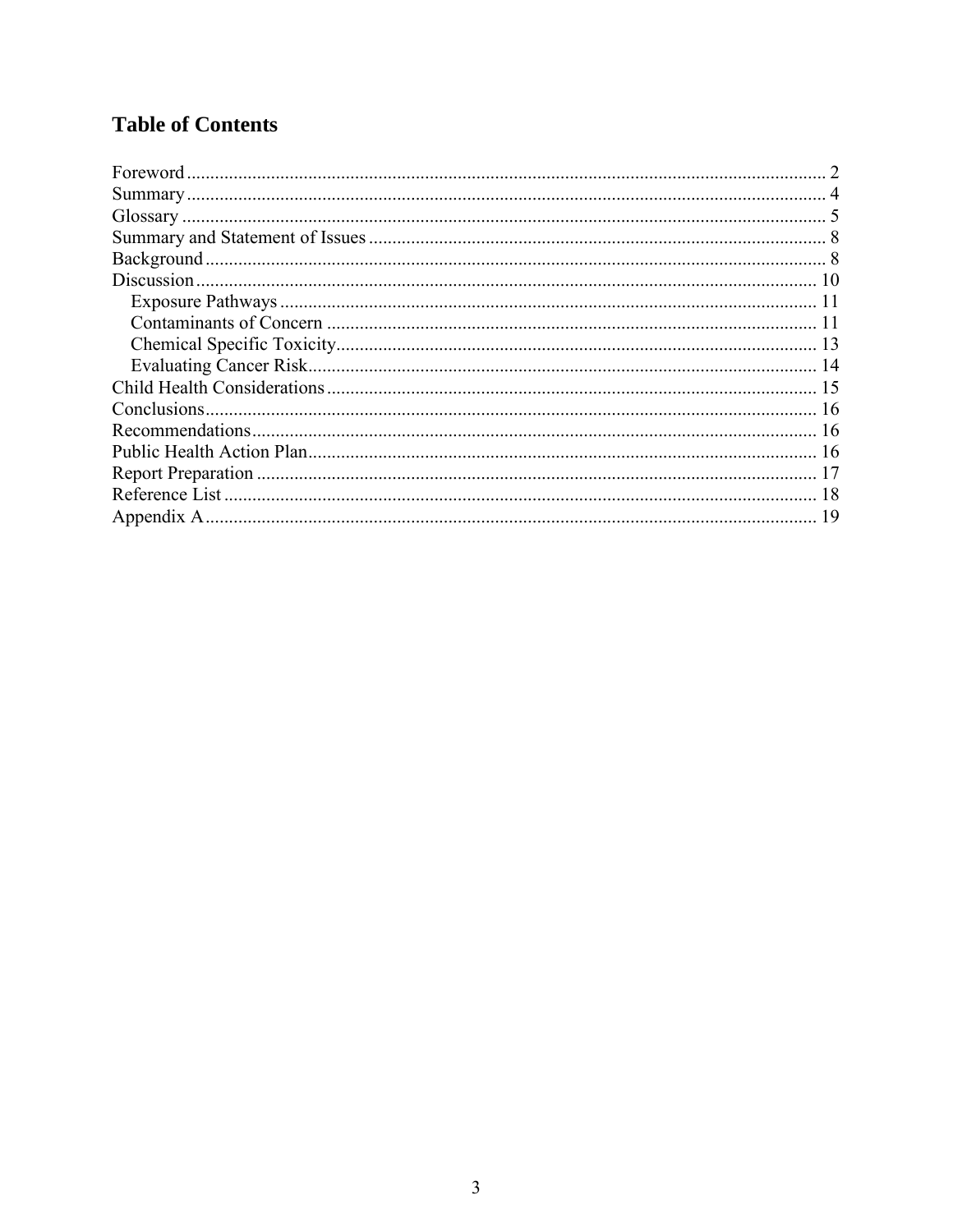## **Summary**

#### **Introduction:**

At the request of the Washington Department of Ecology (Ecology), the Washington Department of Health (DOH) reviewed indoor air chemical data collected by Ecology at the Buckle My Shoe Early Learning Center, which operates as a childcare center in Yakima, Washington. The childcare center is located adjacent to the former Frank Wear Cleaners property where a release of the dry cleaning chemical, tetrachloroethylene (commonly known as "Perc" or PCE) occurred sometime in the past to soil and groundwater. Other dry cleaning related chemicals may have also been released. The purpose of the review was to determine whether the concentration of chemicals found by Ecology during indoor air testing at the childcare center on September 25 and October 20, 2011 pose a health threat to children and adults at the facility.

#### **Conclusion:**

DOH concludes that breathing the maximum concentrations of chemicals found in indoor air at the Buckle My Shoe Early Learning Center for approximately one year, while Ecology takes steps to clean up the nearby portion of the Frank Wear Cleaners site, is not expected to harm the health of children or adults.

#### **Basis for decision:**

The amounts of chemicals found in indoor air are well below concentrations expected to cause harmful non-cancer health effects. Additionally, the amounts pose an insignificant increased theoretical cancer risk. Actual cancer risks could be as low as zero.

#### **Next steps:**

- 1. DOH will mail the final health consultation report to Ecology, Yakima Health District, Washington Department of Early Learning, and the Buckle My Shoe Early Learning Center operator.
- 2. DOH will post the health consultation report on its web site. The report will also be posted on Agency for Toxic Substances and Disease Registry"s web site.
- 3. DOH will provide fact sheets summarizing the health consultation report findings to Ecology, Yakima Health District, Washington Department of Early Learning, and the Buckle My Shoe Early Learning Center operator when the final health consultation is released.
- 4. Ecology will conduct multiple indoor sampling events at the Buckle My Shoe Early Learning Center after the soil vapor extraction (SVE) system is operational in early 2012.
- 5. DOH will evaluate future indoor air data to determine if harmful health effects are possible.

#### **For More Information:**

Please contact Barbara Trejo at 360-236-3373 or 1-877-485-7316 if you have any questions about this health consultation.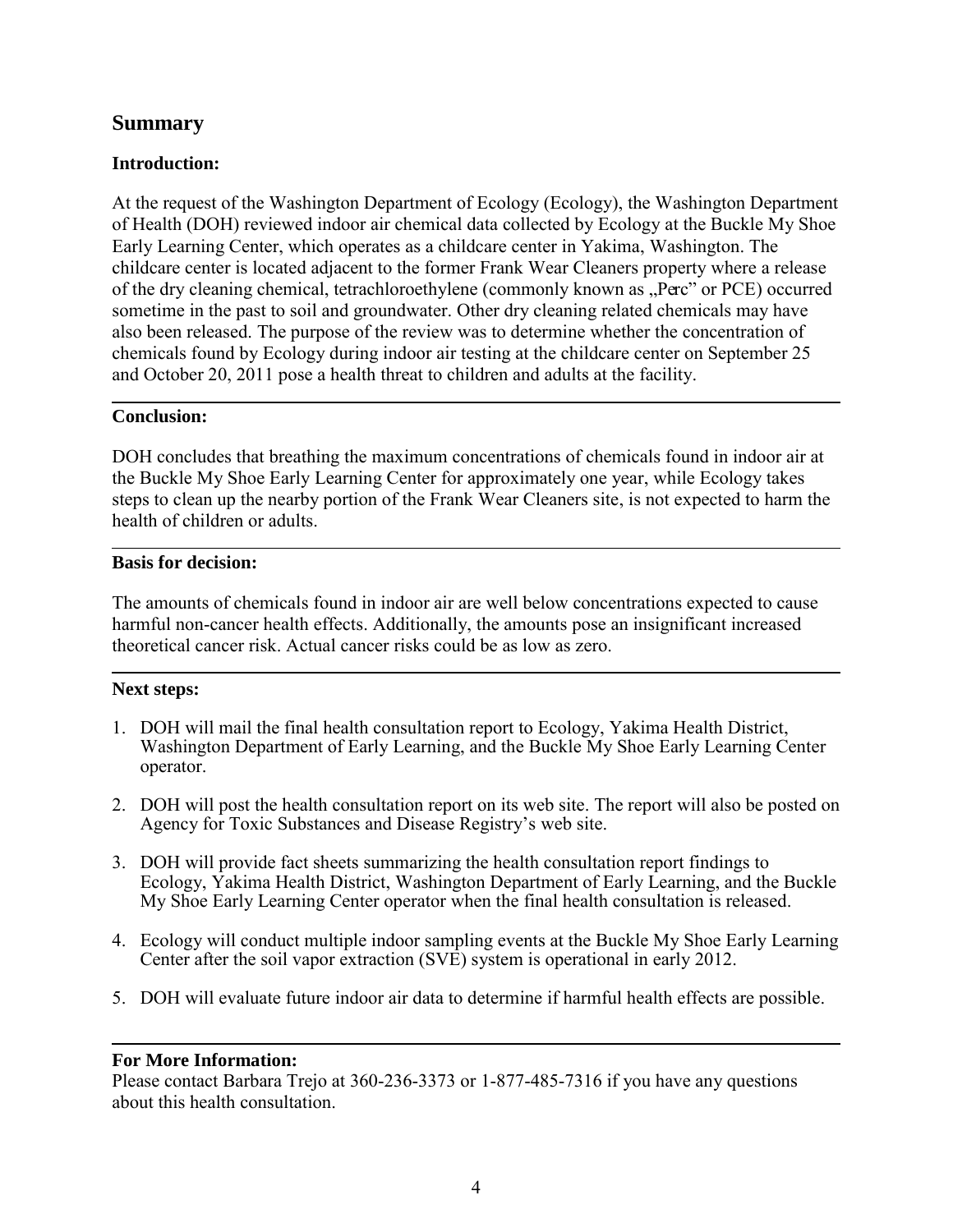# **Glossary**

| Acute                                                                                  | Occurring over a short time [compare with chronic].                                                                                                                                                                                                                                                                                                                                                                                                                                                                                                                                                                 |
|----------------------------------------------------------------------------------------|---------------------------------------------------------------------------------------------------------------------------------------------------------------------------------------------------------------------------------------------------------------------------------------------------------------------------------------------------------------------------------------------------------------------------------------------------------------------------------------------------------------------------------------------------------------------------------------------------------------------|
| <b>Agency for Toxic</b><br><b>Substances and</b><br><b>Disease Registry</b><br>(ATSDR) | The principal federal public health agency involved with hazardous waste issues,<br>responsible for preventing or reducing the harmful effects of exposure to hazardous<br>substances on human health and quality of life. ATSDR is part of the U.S.<br>Department of Health and Human Services.                                                                                                                                                                                                                                                                                                                    |
| <b>Aquifer</b>                                                                         | An underground formation composed of materials such as sand, soil, or gravel that<br>can store and/or supply groundwater to wells and springs.                                                                                                                                                                                                                                                                                                                                                                                                                                                                      |
| <b>Cancer Risk</b><br><b>Evaluation Guide</b><br>(CREG)                                | The concentration of a chemical in air, soil, or water that is expected to cause no<br>more than one excess cancer in a million persons exposed over a lifetime. The CREG<br>is a comparison value used to select contaminants of potential health concern and is<br>based on the <i>cancer slope factor</i> (CSF).                                                                                                                                                                                                                                                                                                 |
| <b>Cancer Slope</b><br>Factor (CSF)                                                    | A number assigned to a cancer causing chemical that is used to estimate its ability to<br>cause cancer in humans.                                                                                                                                                                                                                                                                                                                                                                                                                                                                                                   |
| Carcinogen                                                                             | Any substance that causes cancer.                                                                                                                                                                                                                                                                                                                                                                                                                                                                                                                                                                                   |
| <b>Chronic</b>                                                                         | Occurring over a long time (more than 1 year) [compare with <b>acute</b> ].                                                                                                                                                                                                                                                                                                                                                                                                                                                                                                                                         |
| <b>Comparison Value</b><br>(CV)                                                        | Calculated concentration of a substance in air, water, food, or soil that is unlikely to<br>cause harmful (adverse) health effects in exposed people. The CV is used as a<br>screening level during the public health assessment process. Substances found in<br>amounts greater than their CVs might be selected for further evaluation in the public<br>health assessment process.                                                                                                                                                                                                                                |
| Contaminant                                                                            | A substance that is either present in an environment where it does not belong or is<br>present at levels that might cause harmful (adverse) health effects.                                                                                                                                                                                                                                                                                                                                                                                                                                                         |
| <b>Dose</b><br>(for chemicals that<br>are not radioactive)                             | The amount of a substance to which a person is exposed over some time period. Dose<br>is a measurement of exposure. Dose is often expressed as milligram (amount) per<br>kilogram (a measure of body weight) per day (a measure of time) when people eat or<br>drink contaminated water, food, or soil. In general, the greater the dose, the greater<br>the likelihood of an effect. An "exposure dose" is how much of a substance is<br>encountered in the environment. An "absorbed dose" is the amount of a substance<br>that actually got into the body through the eyes, skin, stomach, intestines, or lungs. |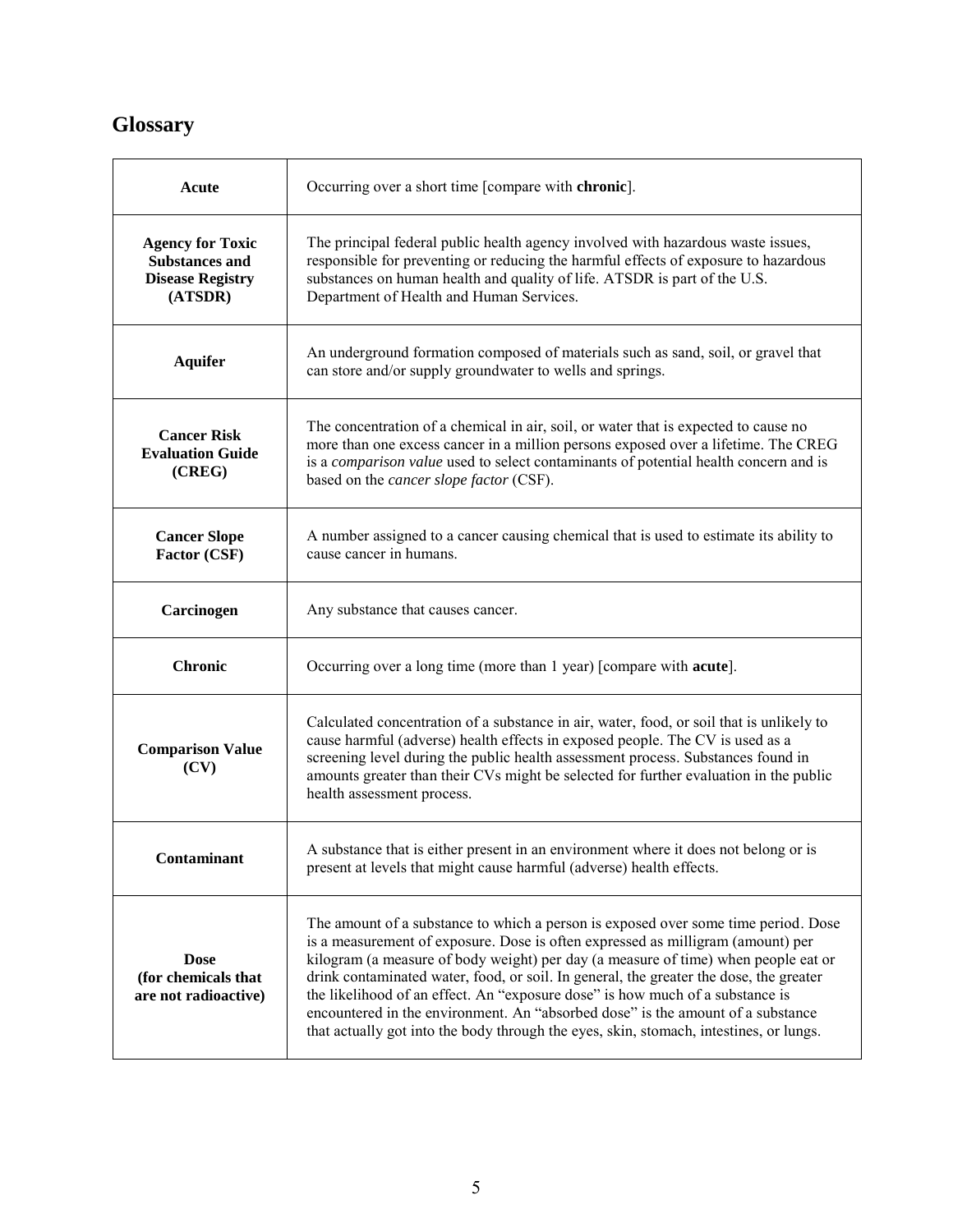| <b>Environmental</b><br><b>Media Evaluation</b><br>Guide (EMEG) | A concentration in air, soil, or water below which adverse non-cancer health effects<br>are not expected to occur. The EMEG is a comparison value used to select<br>contaminants of potential health concern and is based on ATSDR's minimal risk<br>level (MRL).                                                                                                                                                                  |
|-----------------------------------------------------------------|------------------------------------------------------------------------------------------------------------------------------------------------------------------------------------------------------------------------------------------------------------------------------------------------------------------------------------------------------------------------------------------------------------------------------------|
| <b>Environmental</b><br><b>Protection Agency</b><br>(EPA)       | United States Environmental Protection Agency.                                                                                                                                                                                                                                                                                                                                                                                     |
| <b>Exposure</b>                                                 | Contact with a substance by swallowing, breathing, or touching the skin or eyes.<br>Exposure may be short-term [acute exposure], of intermediate duration, or long-term<br>[chronic exposure].                                                                                                                                                                                                                                     |
| Groundwater                                                     | Water beneath the earth's surface in the spaces between soil particles and between<br>rock surfaces [compare with surface water].                                                                                                                                                                                                                                                                                                  |
| <b>Hazardous</b><br><b>Substance</b>                            | Any material that poses a threat to public health and/or the environment. Typical<br>hazardous substances are materials that are toxic, corrosive, ignitable, explosive, or<br>chemically reactive.                                                                                                                                                                                                                                |
| <b>Ingestion</b>                                                | The act of swallowing something through eating, drinking, or mouthing objects. A<br>hazardous substance can enter the body this way [see route of exposure].                                                                                                                                                                                                                                                                       |
| <b>Inhalation</b>                                               | The act of breathing. A hazardous substance can enter the body this way [see route]<br>of exposure].                                                                                                                                                                                                                                                                                                                               |
| <b>Media</b>                                                    | Soil, water, air, plants, animals, or any other part of the environment that can contain<br>contaminants.                                                                                                                                                                                                                                                                                                                          |
| <b>Minimal Risk Level</b><br>(MRL)                              | An ATSDR estimate of daily human exposure to a hazardous substance at or below<br>which that substance is unlikely to pose a measurable risk of harmful (adverse),<br>noncancerous effects. MRLs are calculated for a route of exposure (inhalation or<br>oral) over a specified time period (acute, intermediate, or chronic). MRLs should not<br>be used as predictors of harmful (adverse) health effects [see reference dose]. |
| <b>Monitoring Wells</b>                                         | Special wells drilled at locations on or off a hazardous waste site so water can be<br>sampled at selected depths and studied to determine the movement of groundwater<br>and the amount, distribution, and type of contaminant.                                                                                                                                                                                                   |
| Organic                                                         | Compounds composed of carbon, including materials such as solvents, oils, and<br>pesticides that are not easily dissolved in water.                                                                                                                                                                                                                                                                                                |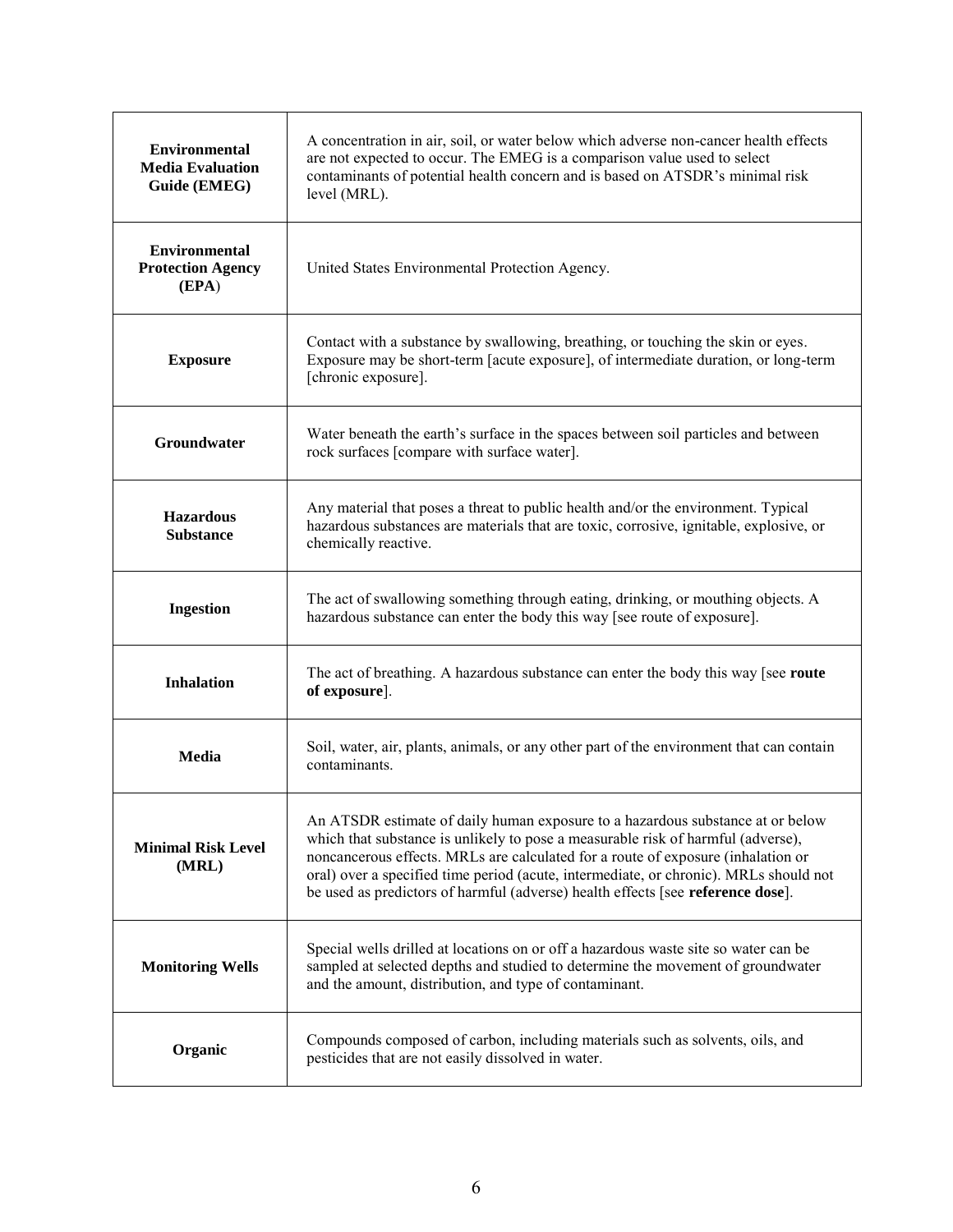| <b>Plume</b>                              | A volume of a substance that moves from its source to places farther away from the<br>source. Plumes can be described by the volume of air or water they occupy and the<br>direction they move. For example, a plume can be a column of smoke from a<br>chimney or a substance moving with groundwater. |  |  |  |  |
|-------------------------------------------|---------------------------------------------------------------------------------------------------------------------------------------------------------------------------------------------------------------------------------------------------------------------------------------------------------|--|--|--|--|
| <b>Route of Exposure</b>                  | The way people come into contact with a hazardous substance. Three routes of<br>exposure are breathing [inhalation], eating or drinking [ingestion], or contact with the<br>skin [dermal contact].                                                                                                      |  |  |  |  |
| <b>Surface Water</b>                      | Water on the surface of the earth, such as in lakes, rivers, streams, ponds, and springs<br>[compare with groundwater].                                                                                                                                                                                 |  |  |  |  |
| <b>Volatile Organic</b><br>Compound (VOC) | Organic compounds that evaporate readily into the air. VOCs include substances such<br>as benzene, toluene, methylene chloride, and methyl chloroform.                                                                                                                                                  |  |  |  |  |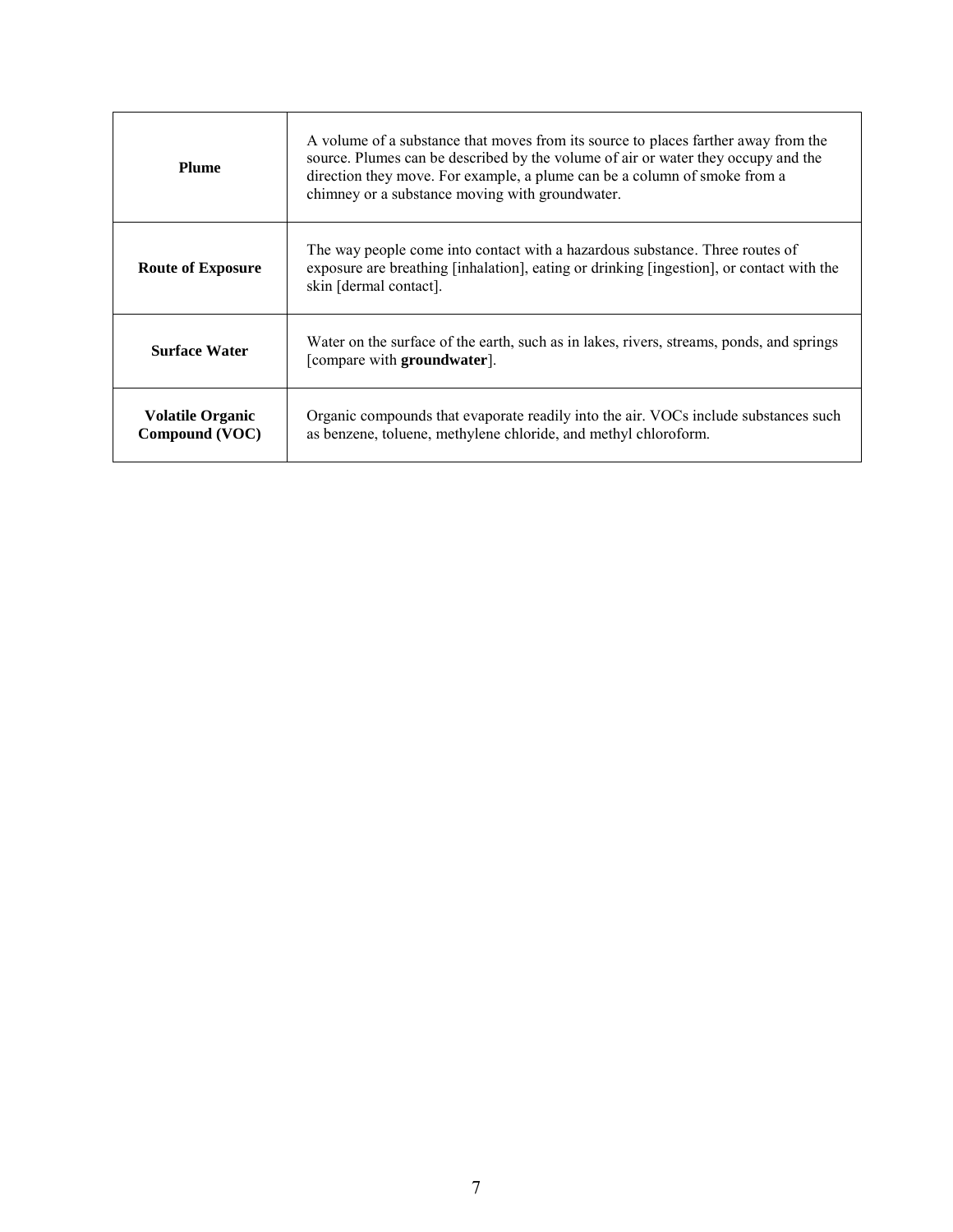## **Summary and Statement of Issues**

At the request of the Washington Department of Ecology (Ecology), the Washington Department of Health (DOH) reviewed indoor air chemical data collected by Ecology at the Buckle My Shoe Early Learning Center, which operates as a childcare center in Yakima, Washington. The childcare center is located adjacent to the former Frank Wear Cleaners property where a release of the dry cleaning chemical, tetrachloroethylene (commonly known as "Perc" or PCE) occurred sometime in the past to soil and groundwater. Other dry cleaning related chemicals may have also been released. The purpose of the review was to determine whether the concentration of chemicals found by Ecology during indoor air testing at the childcare center on September 25 and October 20, 2011 pose a health threat to children and adults at the facility. DOH conducts health consultations in cooperation with the Agency for Toxic Substances and Disease Registry (ATSDR).

# **Background**

The former Frank Wear Cleaners property is located at 106 South Third Avenue in a commercial area in Yakima, Yakima County, Washington. The property is currently vacant. Dry cleaning operations occurred on the property from the early 1940s to 2000. It is unknown how the property was used prior to 1940. Stoddard solvent, a petroleum mixture, was reportedly used as a dry cleaning fluid until sometime in the 1970s when the business switched to using PCE. It is unknown how the Stoddard solvent wastes were handled or whether releases occurred. However, it is reported that until 1985, the PCE sludges generated during the dry cleaner operation were spread on the gravel parking area located west of the building. After that, sludges were reportedly transported to a Safety-Kleen recycling facility. It is also reported that leaks, spills, and overflow of PCE occurred at the cleaner property and likely discharged outside the building via floor drains and sumps.(1)

Groundwater at the Frank Wear Cleaners site is predominantly contaminated with PCE. The PCE groundwater plume reportedly flows from the former dry cleaner property to the south/southeast, traveling under the Buckle My Shoe Early Learning Center. The extent of the plume is currently unknown, but Ecology is working to define it. The highest detected PCE concentration at the site  $(43,500$  micrograms per liter  $(\mu g/l)$ ) was found at monitoring well MW-10, which is located just north of the Buckle My Shoe Early Learning Center building.

The Buckle My Shoe Early Learning Center is located directly south of the former dry cleaner property at 108 South Third Avenue. The childcare center reportedly began operation in July 2011 (personal communication between Dick Bassett, Ecology and Barbara Trejo, DOH on December 16, 2011). Typically occupants of the childcare care center are in the building nine hours a day, five days a week.(2)

The structure occupied by the childcare center was built in the 1920s.(2) A furniture repair business is the earliest recorded use of the building. In approximately 2007, a children"s bookstore operated in the building.(1) The building is serviced by city water.(2) When Ecology learned in 2011 that the building had recently been occupied by the childcare center, they began plans for testing soil gas below the building (i.e., sub-slab), indoor air, and nearby outdoor air because of the contaminated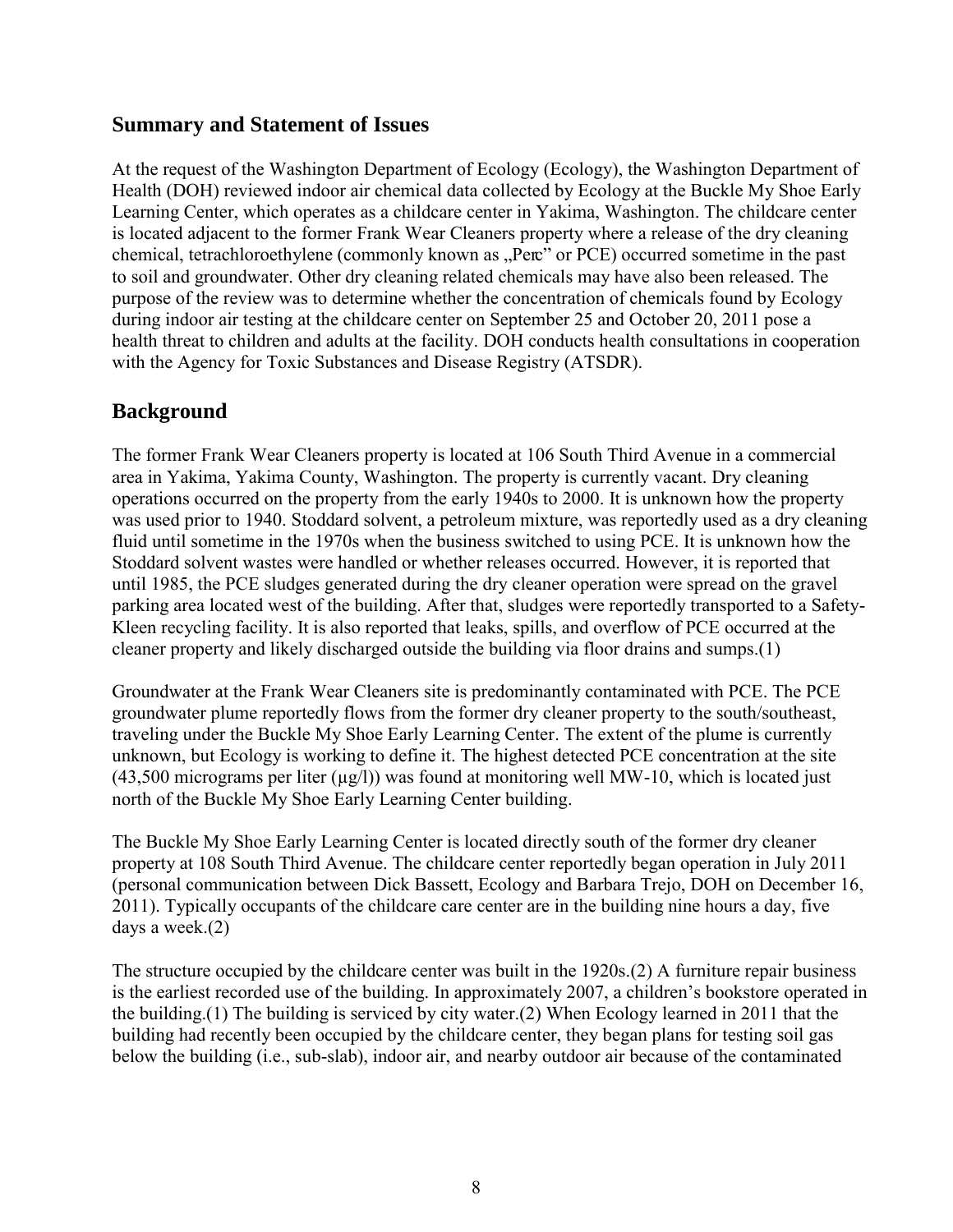soil and groundwater under the building. Ecology inspected the building for visible cracks or other opening in the concrete slab. However, none were noted (personal communication between Dick Bassett, Ecology and Barbara Trejo, DOH on October 21, 2011).

Two rounds of indoor air testing were conducted. The first round occurred on September 25, 2011, when the Buckle My Shoe Early Learning Center building was unoccupied. Consumer products that could potentially affect indoor air quality were reportedly removed three days in advance of the sampling. Windows and doors were shut, use of fans was suspended, and the heating, ventilating, and air conditioning (HVAC) system was turned off during the indoor air testing. Three sub-slab, two outdoor air, and four indoor air samples were collected using Summa canisters. Outdoor temperatures during the September testing ranged from 50 degrees (°) Fahrenheit (F) to approximately 75° F; winds were reportedly calm. The sub-slab samples were collected for one hour while the indoor and outdoor air samples were collected for approximately 24-hours. Two sub-slab samples were collected below a 24-inch concrete slab while the third was collected below a 5-inch concrete slab. One outdoor air sample was collected away from the building; the other was near monitoring well MW-10. Two of the four indoor air samples were collected on the floor where children nap or play. The other samples were collected in the breathing space (3 to 5 feet above the floor).(2)

On October 20, 2011, a second round of indoor air testing was done. Outdoor temperatures during the October testing ranged from 50º F to approximately 70º F; winds were reportedly light.(2) Four 12-hour indoor air samples were collected when the building was occupied. The testing was done at the same locations used in September. However, the sample containers in the child use areas where raised off the floor to prevent the children from playing with them.(2) The HVAC system and fans were operating during the testing (personal communication between Dick Bassett, Ecology and Barbara Trejo, DOH on December 7, 2011). Windows were opened prior to the testing but were closed before the sampling began.(2)

Some chemicals had been stored in the building (e.g., paints, adhesives, cleaners, and disinfectants), but most were removed prior to the indoor air testing. However, adhesives and bottles of bleach were observed in the building during the September testing (2) and bleach was reportedly used by the childcare operator as a cleaning solution during the October testing (personal communication, Dick Bassett, Ecology and Barbara Trejo, DOH in October 2011).

Soil gas, outdoor air, and indoor air samples were analyzed for ten chemicals (as a group these ten chemicals will be referred to as volatile organic compounds or VOCs) based on nearby contaminated soil and groundwater results.(2) Table 1 summarizes the chemicals tested along with the sub-slab and indoor air results.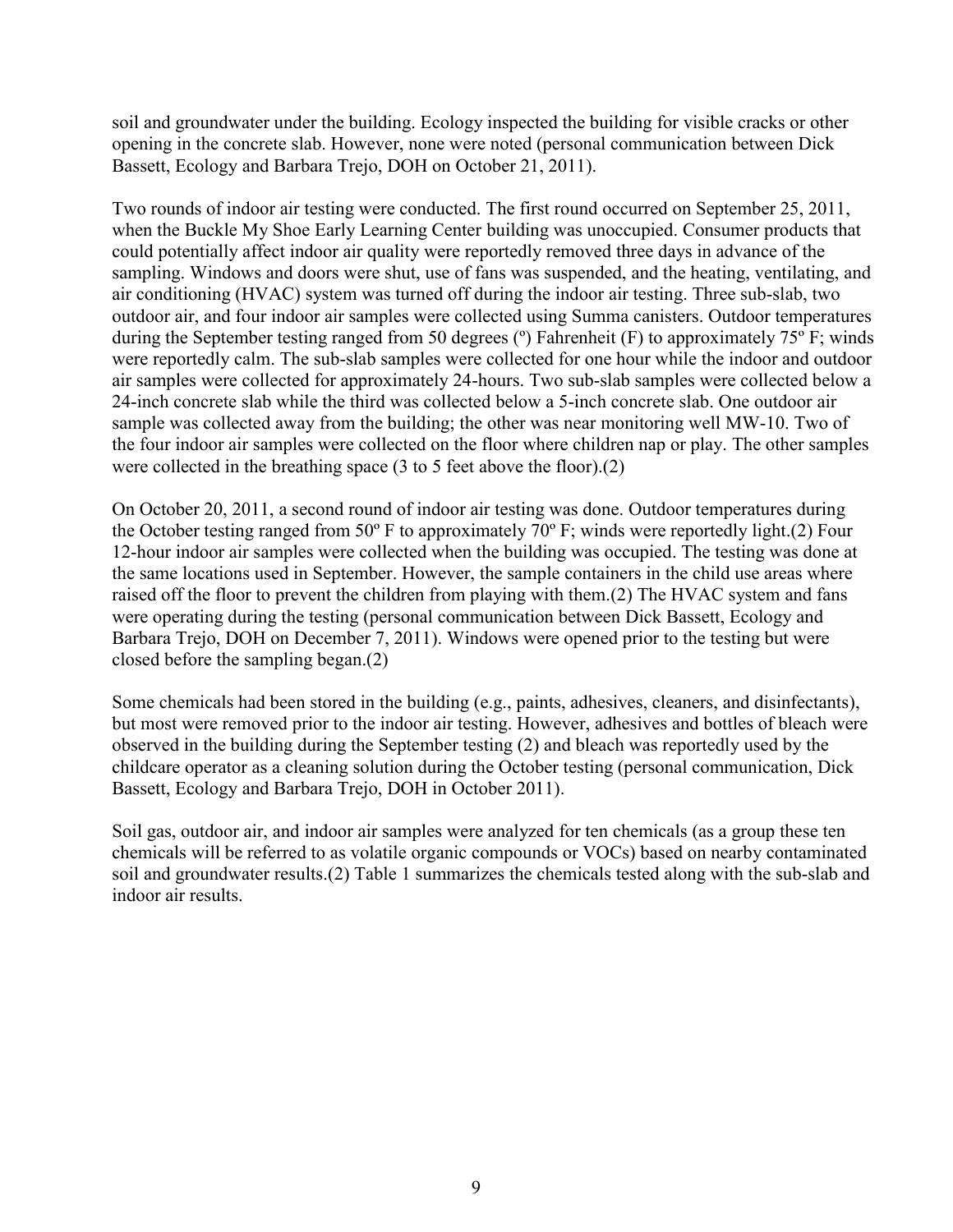| Chemical                  | 09/25/2011<br>Sub-slab Soil Gas<br><b>Concentration Range</b><br>(ug/m <sup>3</sup> ) <sup>a</sup> | 09/25/2011<br>Outdoor Air<br><b>Concentration Range</b><br>(ug/m <sup>3</sup> ) | 09/25/2011<br>Maximum Indoor<br>Air Concentration<br>(ug/m <sup>3</sup> ) | 10/20/2011<br>Maximum Indoor<br>Air<br>Concentration<br>(ug/m <sup>3</sup> ) |
|---------------------------|----------------------------------------------------------------------------------------------------|---------------------------------------------------------------------------------|---------------------------------------------------------------------------|------------------------------------------------------------------------------|
| Tetrachloroethylene (PCE) | $3,600 - 50,000$                                                                                   | $< 0.23 - 0.25$                                                                 | 6.6                                                                       | 6.5                                                                          |
| Chloroform                | $7.5 - 27$                                                                                         | $< 0.84 - 0.90$                                                                 | 1.4                                                                       | 2.9                                                                          |
| trans-1,3-Dichloropropene | $<$ 4.6 <sup>b</sup>                                                                               | $< 0.78 - 0.84$                                                                 | < 0.95                                                                    | < 0.82                                                                       |
| Chlorobenzene             | $<$ 4.7                                                                                            | $< 0.79 - 0.85$                                                                 | < 0.96                                                                    | < 0.83                                                                       |
| 1,2-Dichlorobenzene       | $\leq$ 12                                                                                          | $<1.0 - 1.1$                                                                    | < 1.2                                                                     | < 1.1                                                                        |
| 1,1,1,2-Tetrachloroethane | $<$ 7                                                                                              | $< 5.9 - 6.3$                                                                   | < 7.2                                                                     | <6.2                                                                         |
| cis-1,2-Dichloroethene    | $\leq$ 4                                                                                           | < 0.14                                                                          | < 0.16                                                                    | < 0.14                                                                       |
| 1,1,1-Trichloroethane     | < 5.5                                                                                              | $< 0.19 - 0.20$                                                                 | < 0.23                                                                    | < 0.20                                                                       |
| 1,2-Dichloroethane        | < 4.1                                                                                              | $< 0.14 - 0.15$                                                                 | 0.15                                                                      | < 0.15                                                                       |
| Trichloroethylene (TCE)   | < 5.5                                                                                              | $< 0.18 - 0.20$                                                                 | 0.27                                                                      | 0.086                                                                        |

Table 1: Buckle My Shoe Early Learning Center, Yakima, Washington - September 25 and October 20, 2011 Building and Outdoor Air Results

a micrograms per cubic meter

 $b$  < - less than the reporting limit

DOH reviewed the indoor air data from the Buckle My Shoe Early Learning Center when it became available in October and November 2011 and verbally informed Ecology that the levels did not pose an immediate threat. DOH also assisted Ecology with the development of health messages, which were used to educate the Buckle My Shoe Early Learning Center operators and the parents of the children attending the center.

Ecology is currently in the process of designing a soil vapor extraction (SVE) system, which is intended to significantly reduce or eliminate the VOC vapors below the Buckle My Shoe Early Learning Center building and the surrounding area. Ecology had hoped that the system would be operating by late 2011. However, more work will be needed before the system can installed and begin operation. Recent discussions with Ecology indicate the SVE system should begin operating in early 2012 (personal communication between Dick Bassett, Ecology and Barbara Trejo, DOH on December 2, 2011).

## **Discussion**

The soil gas, outdoor air, and indoor air data collected by Ecology in September and October 2011 suggest that a small amount of soil gas contaminated with VOCs, like PCE and chloroform, could be moving into indoor air at the Buckle My Shoe Early Learning Center.

As shown in Table 1, PCE and chloroform were the only chemicals found in soil gas above the reporting limit. PCE and chloroform in indoor air were found at concentrations higher than outdoor air suggesting that the chemicals in soil gas below the building could be contributing to the levels in indoor air. TCE and 1,2-dichloroethane were also found in indoor air. However, the concentrations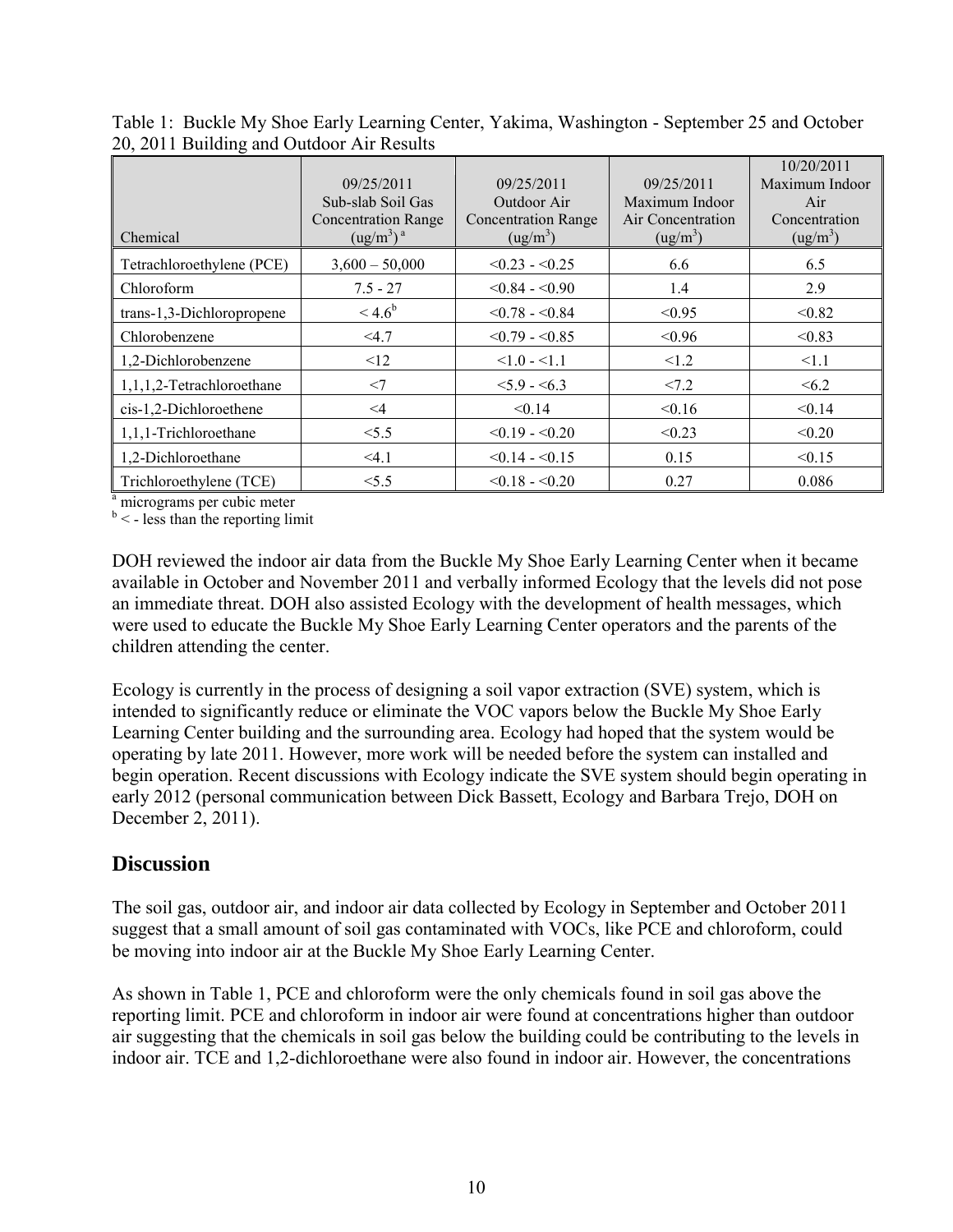of these two chemicals are similar to the levels found in outdoor air. This suggests a source other than soil gas may be contributing to the amount of these two chemicals in indoor air. None of the remaining chemicals were detected above the reporting limit in soil gas or indoor air.

Whether the soil gas below the building is the only potential source of PCE and chloroform found in indoor air at the Buckle My Shoe Early Learning Center is uncertain. This is due to the fact that adhesives, which can contain PCE, and bleach, a source of chloroform, were stored in the building during the September and October testing (see background section for details). The building is also serviced by city water, which reportedly is chlorinated and a source of low concentrations of chloroform.(2) Additionally, bleach was used by the childcare center staff for cleaning during the October testing.

#### *Exposure Pathways*

Exposure to VOCs in indoor air can occur when someone breathes in the chemicals. However, if someone is exposed there are many factors that determine if the exposure will cause health effects. These factors include the dose (how much), the duration (how long), and how someone comes in contact with the chemicals (breathing in the chemical). A person's age and the number of chemicals they are exposed to are a few other factors.

Inhalation of VOCs is the only expected route of exposure at the Buckle My Shoe Early Learning Center. Exposures to VOCs, if coming from the soil gas, are expected to be eight to nine months because the learning center began operation in July 2011 and Ecology is planning to install a SVE system in early 2012. The SVE system is expected to significantly reduce or eliminate the vapors below the building within a week of startup, resulting in a drop of indoor air VOC concentrations (personal communication between Dick Bassett, Ecology and Barbara Trejo, DOH on December 16, 2011). However, because there is some uncertainty about the exact timing of when the SVE system will be in operation (early 2012), DOH conservatively assumed that inhalation exposures associated with the contaminated soil gas could occur up to one year.

#### *Contaminants of Concern*

To begin evaluating the potential health effects associated with exposure to VOCs in indoor air, DOH compared the highest amount of each chemical found in the indoor air samples to both cancer and non-cancer health comparison values. This comparison allows DOH to determine if these chemicals might be of health concern to the children and adults at the Buckle My Shoe Early Learning Center. These health comparison values are set at concentrations much lower than amounts that might cause people to get sick. This is done to be protective of the most sensitive individuals (i.e., children and older adults), as well as to account for the general lack of certainty regarding low levels of chemical exposure.

The cancer and non-cancer health comparison values for air, used by DOH, included the ATSDR Cancer Risk Evaluation Guides (CREGs) and the intermediate Environmental Media Evaluation Guides (EMEGs), or chronic EMEG, when an intermediate EMEG was not available. The air CREG is the concentration of a chemical in air that is expected to cause no more than one excess cancer in a million persons exposed over a lifetime. An intermediate EMEG is the amount of chemical in air below which non-cancer health effects are not expected to occur if someone was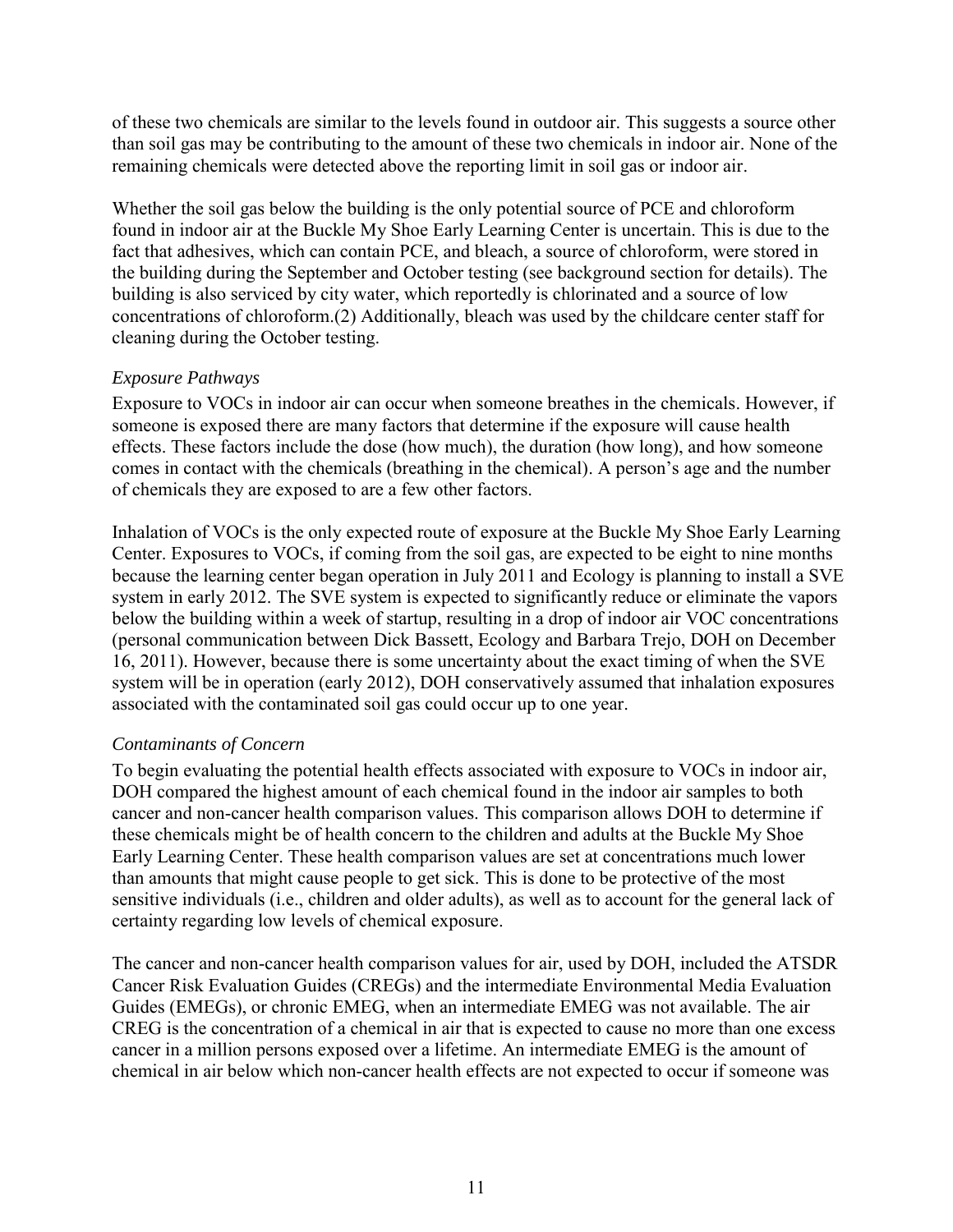exposed 24-hours a day for 15 to 365 days. A chronic EMEG is used if someone were exposed 365 days and longer. Table 2, below, provides a comparison of the maximum indoor air concentration with ATSDR EMEGs and CREGs.

As shown in Table 2, the maximum amount of VOCs detected during the September and October 2011 indoor air testing are well below the non-cancer comparison values. As a result, no further assessments of the non-cancer health effects associated with the VOCs is necessary. The maximum amount of PCE; chloroform; trans-1,3-Dichloropropene; 1,1,1,2-Tetrachloroethane; and 1,2- Dichloroethane, however, did exceed the ATSDR cancer comparison value (i.e., CREG).<sup>a</sup> As a result, further assessment of the carcinogenic health threats posed by these chemicals is needed. It is important to understand that exceeding the cancer comparison value does not imply that people will develop cancer when exposed to these levels. A more complete discussion of cancer risk follows.

| Table 2: Buckle My Shoe Early Learning Center, Yakima, Washington - Comparison of Indoor |  |  |
|------------------------------------------------------------------------------------------|--|--|
| Air Results with ATSDR Comparison Values                                                 |  |  |

|                                                 |                                             | 09/26/2011<br><b>Maximum</b>                                                   | 10/20/2011<br><b>Maximum</b>                                      |                                                           |                                                       |                                    |
|-------------------------------------------------|---------------------------------------------|--------------------------------------------------------------------------------|-------------------------------------------------------------------|-----------------------------------------------------------|-------------------------------------------------------|------------------------------------|
| <b>Chemical</b>                                 | <b>EPA</b><br><b>Cancer</b><br><b>Class</b> | <b>Indoor Air</b><br><b>Concentration</b><br>(ug/m <sup>3</sup> ) <sup>a</sup> | <b>Indoor Air</b><br><b>Concentration</b><br>(ug/m <sup>3</sup> ) | <b>Comparison</b><br><b>Value</b><br>(ug/m <sup>3</sup> ) | <b>Comparison</b><br><b>Value</b><br><b>Reference</b> | Contaminant<br>of Concern<br>(COC) |
| <b>PCE</b>                                      | $\mathsf{C}$                                | 6.6                                                                            | 6.5                                                               | 300<br>0.2                                                | EMEG <sup>b</sup><br>CREG <sup>c</sup>                | No.<br><b>Yes</b>                  |
| Chloroform                                      | LI                                          | 1.4                                                                            | 2.9                                                               | 200<br>0.04                                               | Int $EMEGd$<br>CREG <sup>c</sup>                      | N <sub>0</sub><br><b>Yes</b>       |
| trans-1,3-Dichloropropene                       | KL                                          | < 0.95                                                                         | < 0.82                                                            | 40<br>0.3                                                 | Int $EMEGd$<br>CREG <sup>c</sup>                      | N <sub>0</sub><br>Yes              |
| Chlorobenzene<br>1,2-Dichlorobenzene            | D<br>D                                      | < 0.96<br>< 1.2                                                                | < 0.83<br><1.1                                                    | $1000*$<br>$1000*$                                        | Int $EMEGd$<br>Int $EMEGd$                            | N <sub>0</sub><br>N <sub>0</sub>   |
| 1.1.1.2-Tetrachloroethane                       | $\mathcal{C}$                               | < 7.2                                                                          | <6.2                                                              | 0.1                                                       | CREG <sup>c</sup>                                     | <b>Yes</b>                         |
| cis-1,2-Dichloroethene<br>1,1,1-Trichloroethane | IN<br>IN                                    | < 0.16<br>< 0.23                                                               | < 0.14<br>< 0.20                                                  | $800**$<br>4000                                           | Int $EMEGd$<br>Int $EMEGd$                            | No<br>N <sub>0</sub>               |
| 1,2-Dichloroethane                              | B <sub>2</sub>                              | 0.15                                                                           | < 0.15                                                            | 2000<br>0.04                                              | EMEG <sup>b</sup><br>CREG <sup>c</sup>                | N <sub>0</sub><br>Yes              |
| Trichloroethylene (TCE)                         | CA                                          | 0.27                                                                           | 0.086                                                             | 500<br>0.5                                                | Int $EMEGd$<br>CREG <sup>c</sup>                      | N <sub>0</sub><br>No.              |

<sup>a</sup> ug/m<sup>3</sup> – micrograms per cubic meter

<sup>b</sup> EMEG – ATSDR's Environmental Media Evaluation Guides (child) – Non-cancer

c CREG – ATSDR"s Cancer Risk Evaluation Guides

d Int EMEG – ATSDR"s Intermediate Environmental Media Evaluation Guides (child) – Non-cancer

LI – EPA: Likely to be carcinogen to human

C - EPA: Possible human carcinogen (no human, limited animal studies)

KL – EPA: Known/Likely human carcinogen

\* - 1,4-Dichlorobenzene was used as a surrogate

\*\* - Trans 1,2-Dichloroethene was used as a surrogate

D – EPA: Not classified as to human carcinogenicity

IN – EPA: Inadequate information to assess carcinogenic potential

B2 – EPA: Probable human carcinogen (inadequate human, sufficient animal studies)

CA – EPA: Carcinogenic to humans

 $\overline{a}$ 

**Bold** – chemical is a contaminant of concern

<sup>&</sup>lt;sup>a</sup> Although neither trans-1,3-dichloropropene nor 1,1,1,2-tetrachloroethane were detected above the reporting limit, DOH conservatively assumed half of the maximum reporting limit for evaluating inhalation cancer risk.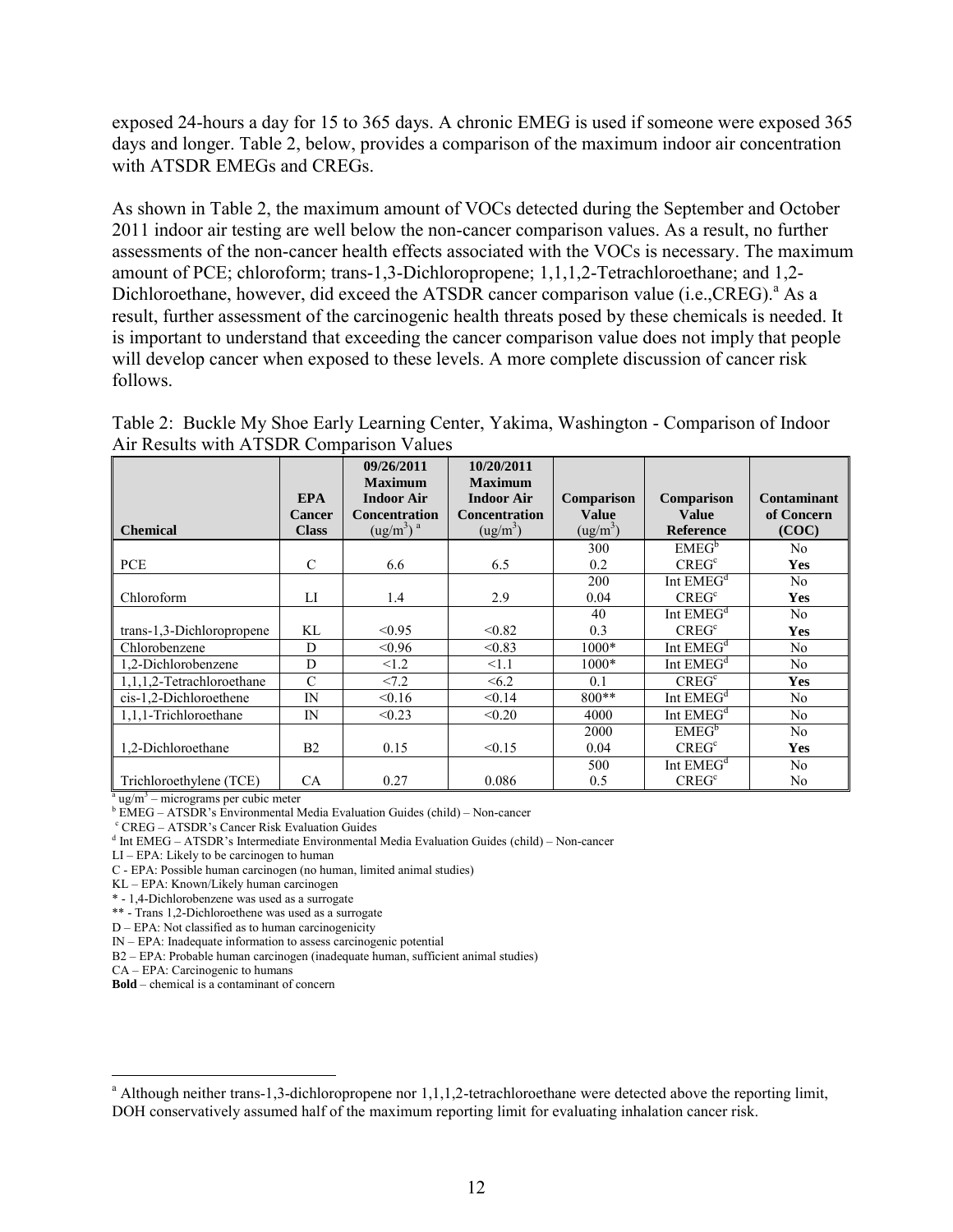#### *Chemical Specific Toxicity*

PCE is widely used for dry cleaning fabrics and is also used as a metals degreaser. It evaporates easily into the air. PCE contaminated soil and groundwater are possible sources of PCE found in indoor air if buildings are located near a PCE contaminated site. Dry cleaned clothes and consumer products like water repellents, silicone lubricants, fabric finishers, spot removers, adhesives, and wood cleaners are other possible sources of PCE in indoor air. The Environmental Protection Agency (EPA) classifies PCE as a possible human carcinogen based on limited animal studies. Human studies of PCE causing cancer have not been conclusive. However, PCE has been shown to cause liver tumors in mice and kidney tumors in male rats. (3)

Chloroform is generally used to make other chemicals and is also used as a fumigant for grain and as a dry cleaning spot remover.(4;5) Like PCE, chloroform evaporates easily. Small amounts of chloroform are produced as an unwanted product when chlorine is added to drinking water and can evaporate into indoor air. Bleach used for domestic cleaning and laundry is another source of chloroform in indoor air.(6) Chloroform contaminated soil and groundwater are also possible sources of chloroform found in indoor air if buildings are located near a chloroform contaminated site.(4) EPA has determined that chloroform is likely to be a human carcinogen based on oral exposure to chloroform. However, ATSDR found no studies regarding cancer in humans or animals after inhalation exposure to chloroform.(4)

Trans-1,3-dichloropropene is a component of 1,3-dichloropropene. 1,3-dichloropropene is used mainly in farming to kill tiny pests called nematodes that eat the roots of crops. It can be released to air at industrial facilities such petroleum refineries, sewage treatment facilities, and electricitygenerating power facilities and also during its use as a fumigant. 1,3-dichloropropene contaminated soil or groundwater at hazardous waste sites is another possible source. EPA classifies 1,3 dichloropropene as a known or likely human carcinogen. ATSDR reports that a human study conducted in three agricultural areas suggests that exposure to 1,3-dichloropropene could be a risk factor for pancreatic cancer. Some human cases studies also indicate that 1,3 dichloropropene could cause cancer in humans. An animal study has also shown increased incidence of lung tumors in male rats after inhaling a high concentration of 1,3 dichloropropene.(7)

1,1,1,2-tetrachloroethane is used as a solvent and in the manufacturing of insecticides, herbicides, soil fumigants, bleaches, paints, and varnishes. EPA classifies 1,1,1,2 tetrachloroethane as a possible human carcinogen based on limited animal studies. There is no data to suggest that 1,1,1,2-tetrachloroethane is carcinogenic to humans.(8)

1,2-Dichloroethane is used to make vinyl chloride, which is used to make plastic and vinyl products like polyvinyl chloride (PVC) pipes, packaging materials, plastic furniture, and upholstery. It is also used as a solvent and was added in the past to leaded gasoline to remove lead. EPA classifies 1,2-dichloroethane as a probable human carcinogen. Human studies of 1,2 dichloroethane causing cancer have been considered inadequate. However, animal studies have shown increases in stomach, mammary gland, liver, lung, and endometrial cancers.(9)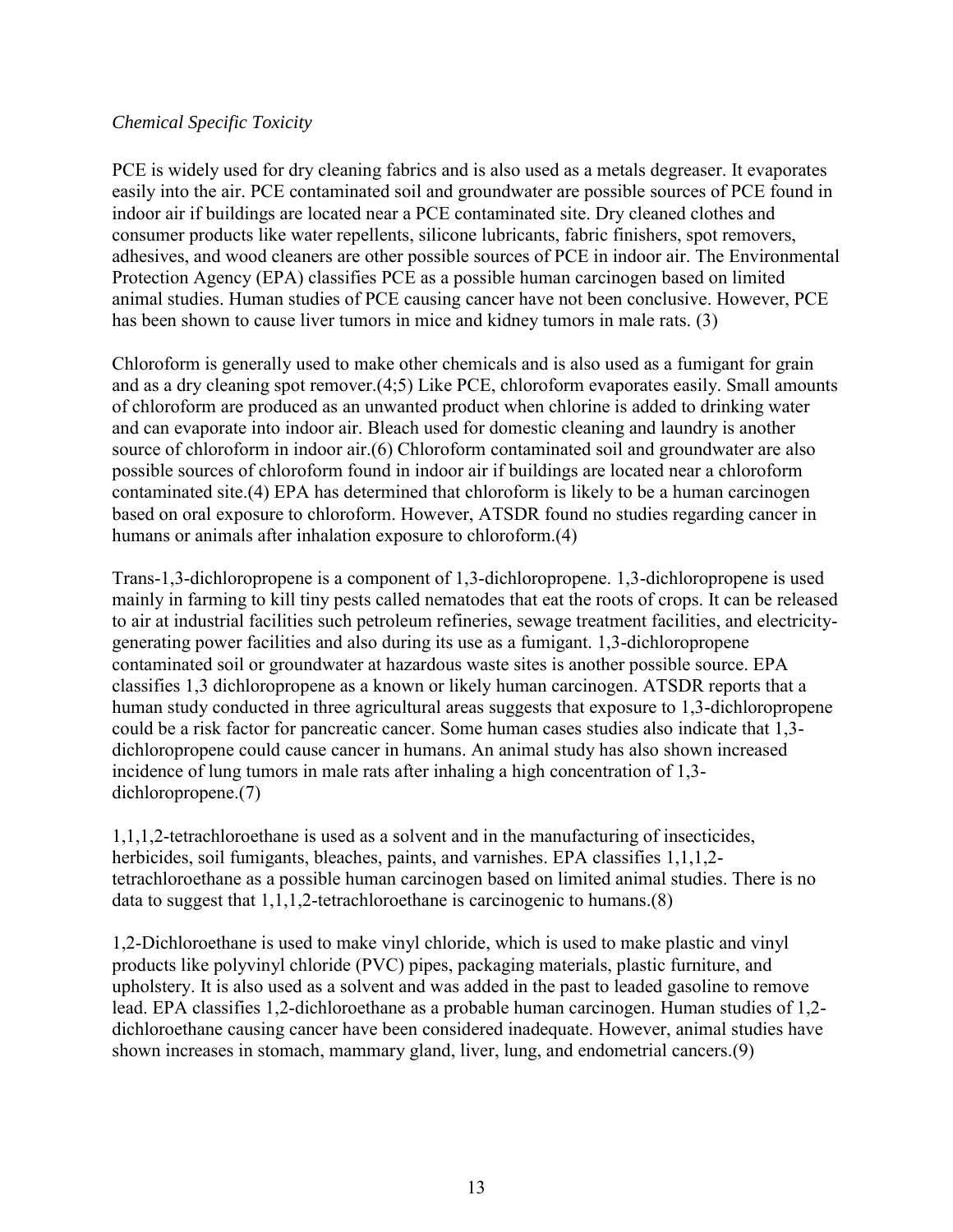#### *Evaluating Cancer Risk*

Some VOCs, like PCE and chloroform, have the ability to theoretically increase people"s risk of developing cancer. Theoretical cancer risk is estimated by calculating a dose and multiplying it by a cancer potency factor, also known as the cancer slope factor. Some cancer potency factors are derived from human population data. Others are derived from laboratory animal studies involving doses much higher than those encountered in the environment. Use of animal data requires extrapolation of the cancer potency obtained from these high dose studies down to realworld exposures. This process involves much uncertainty.

Current risk assessment practice assumes there is no "safe dose" of a carcinogen. Any dose of a carcinogen will result in some additional theoretical cancer risk. Theoretical cancer risk

estimates are not yes/no answers but measures of chance (probability). Such measures, however uncertain, are useful in determining the magnitude of a cancer threat because any level of a carcinogenic contaminant carries an associated risk. The validity of the "no safe dose" assumption for all cancer-causing chemicals is not clear. Some evidence suggests that certain chemicals considered to be carcinogenic must exceed a threshold of tolerance before initiating cancer. For such chemicals, risk estimates are not appropriate. Recent guidelines on cancer risk from EPA reflect the potential that thresholds for some carcinogenesis exist. However, EPA still assumes no threshold unless sufficient data indicate otherwise.(10)

| <b>Theoretical Cancer Risk</b>                                                                                                                                                                                                                                            |                           |                |  |  |  |
|---------------------------------------------------------------------------------------------------------------------------------------------------------------------------------------------------------------------------------------------------------------------------|---------------------------|----------------|--|--|--|
| Theoretical Cancer risk estimates do not reach<br>zero no matter how low the level of exposure<br>to a carcinogen. Terms used to describe this<br>risk are defined below as the number of cancer<br>cases for the number of persons similarly<br>exposed over a lifetime: |                           |                |  |  |  |
| Term                                                                                                                                                                                                                                                                      | # of Excess Cancers       |                |  |  |  |
| moderate                                                                                                                                                                                                                                                                  | is approximately equal to | $1$ in $1,000$ |  |  |  |
| low                                                                                                                                                                                                                                                                       | is approximately equal to | 1 in 10,000    |  |  |  |
| very low                                                                                                                                                                                                                                                                  | is approximately equal to | 1 in 100,000   |  |  |  |
| slight                                                                                                                                                                                                                                                                    | is approximately equal to | 1 in 1,000,000 |  |  |  |
| insignificant                                                                                                                                                                                                                                                             | is less than              | 1 in 1,000,000 |  |  |  |

This document describes theoretical cancer risk that is attributable to site-related contaminants in qualitative terms like low, very low, slight, and no significant increase in theoretical cancer risk. These terms can be better understood by considering the population size required for such an estimate to result in a single cancer case. For example, as shown in the box above, a low increase in cancer risk indicates a risk estimate in the range of 1 additional cancer case per 10,000 persons similarly exposed over a lifetime. A very low estimate might result in 1 additional cancer case per 100,000 similarly exposed persons over a lifetime and a slight estimate might result in 1 additional cancer per 1,000,000 similarly exposed persons. DOH considers theoretical cancer risk insignificant when the estimate results in less than 1 cancer per 1,000,000 similarly exposed persons over a lifetime.

Cancer is a common illness and its occurrence in a population increases with the age of the population. There are many different forms of cancer resulting from a variety of causes; not all are fatal. Approximately 1 in 3 to 1 in 2 people living in the United States will develop cancer at some point in their lives.(11)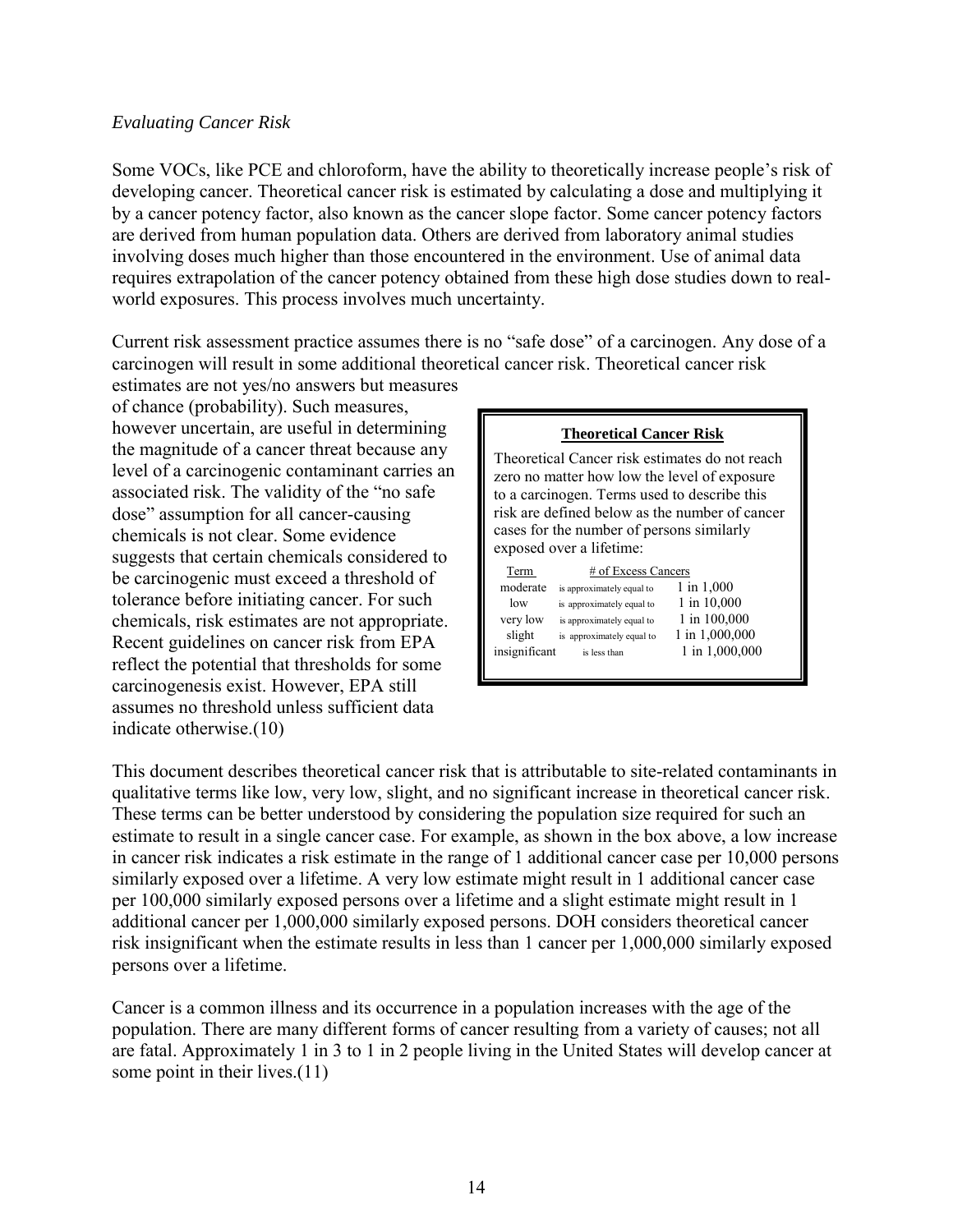To evaluate the inhalation cancer risk associated with PCE, chloroform, and 1,2-dichloroethane found in indoor air at the Buckle My Shoe Early Learning Center, DOH used the maximum detected concentration of each chemical. Neither trans-1,3-dichloropropene nor 1,1,1,2-tetrachloroethane were detected above the laboratory reporting limits. However, because reporting limits are never zero, DOH conservatively used half of the maximum reporting level for evaluating inhalation cancer risks associated with these two chemicals. Because the childcare center first opened in July 2011 and Ecology intends to remediate the contaminated soil gas below the building in early 2012, DOH conservatively assumed exposures would occur for approximately one year. Specifically, DOH conservatively assumed that exposures would be 50 weeks out of the year (2 weeks were allowed for vacations away from the learning center), 5 days per week, and 12 hours per day.

Appendix A contains the formula, input parameters, and results of DOH"s estimated theoretical cancer risk evaluation for PCE and chloroform found in indoor air. As noted in Appendix A, Table A2, DOH estimated the following approximate cancer risks for children, older children, and adults similarly exposed over a lifetime to the maximum amount of PCE and chloroform found in indoor air at the Buckle My Shoe Early Learning Center:

- 8 additional cancer cases per 10,000,000 (ten million) similarly exposed children.
- 5 additional cancer cases per 10,000,000 similarly exposed older children.
- 3 additional cancer cases per 10,000,000 people similarly exposed adults.

**When compared to the cancer risk terms provided in the box above, these estimated cancer risks are considered insignificant**. It is important to note that these estimates are for excess cancers that might result, in addition to, those normally expected in an unexposed population. It is also important to note that these are theoretical risk estimates and the actual risk could be as low as zero.

# **Child Health Considerations**

The potential for exposure and subsequent adverse health effects often increases for younger children compared with older children or adults. ATSDR and DOH recognize that children are susceptible to developmental toxicity that can occur at levels much lower than those causing other types of toxicity. The following factors contribute to this vulnerability:

- Children are smaller and receive higher doses of chemical exposure per body weight.
- Children's developing bodies or systems are more vulnerable to toxic exposures, especially during critical growth stages in which permanent damage may occur.

Children"s health was considered during this health consultation and the exposure scenarios treated children as the most sensitive population being exposed. Based on DOH"s comparison of the highest indoor air concentration to conservative non-cancer comparison values, adverse noncancer health effects are not expected at the Buckle My Shoe Early Learning Center. The cancer risk evaluation found that exposure to PCE; chloroform; trans-1,3-Dichloropropene; 1,1,1,2- Tetrachloroethane; and 1,2-Dichloroethane at the maximum indoor air concentrations for approximately one year posed an insignificant theoretical cancer risk.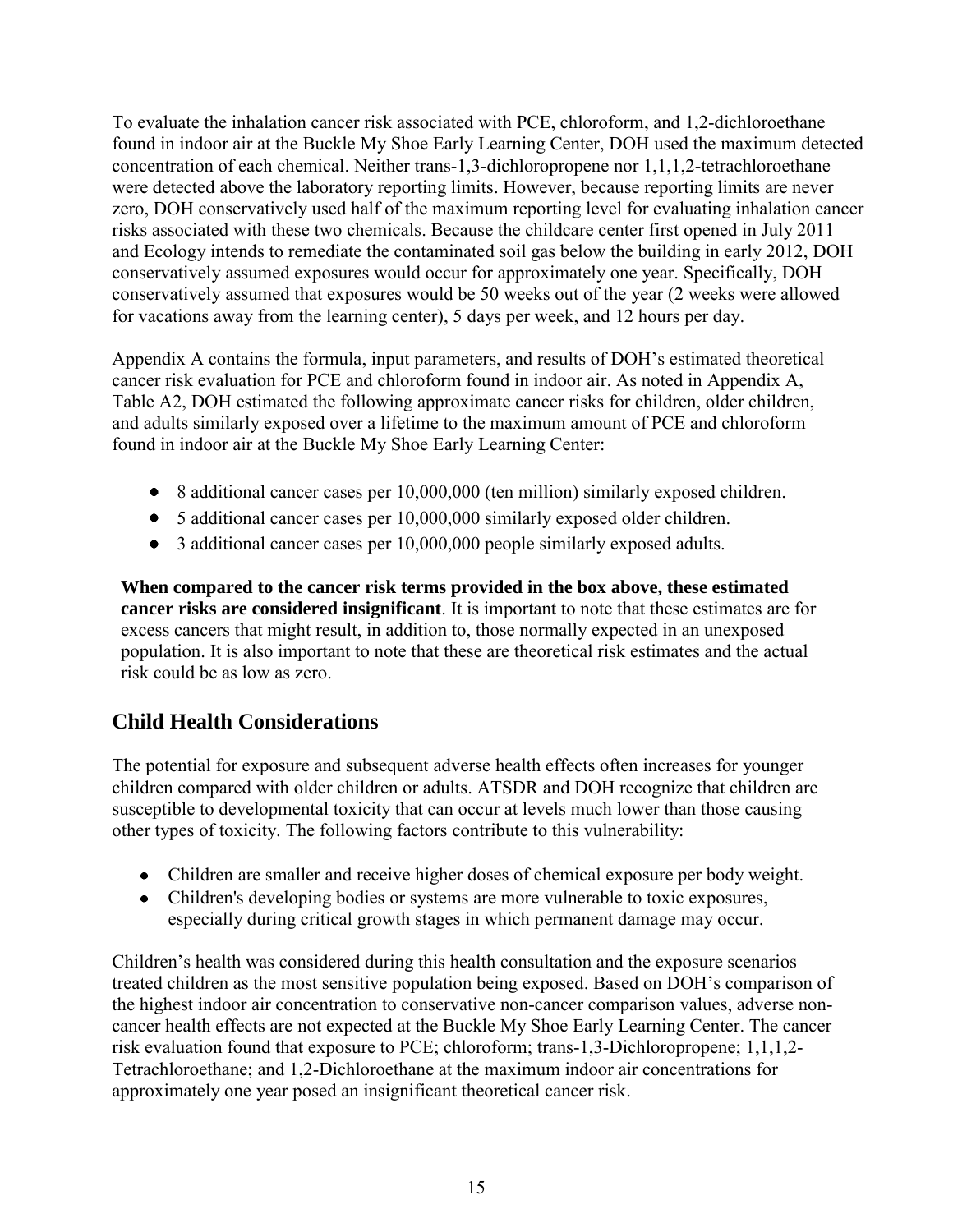# **Conclusions**

DOH concludes that breathing the maximum concentrations of VOCs found in indoor air at the Buckle My Shoe Early Learning Center for approximately one year is not expected to harm the health of children or adults, while Ecology takes steps to clean up the nearby portion of the Frank Wear Cleaners site. This is because the concentrations of VOCs found in indoor air are well below what is expected to cause harmful non-cancer health effects and only present an insignificant increased theoretical cancer risk. Actual risks could be as low as zero.

## **Recommendations**

Although the PCE and chloroform found in indoor air at Buckle My Shoe Early Learning Center in September and October 2011 are not expected to cause harmful health effects, DOH recommends that Ecology continue monitoring indoor air at the Buckle My Shoe Early Learning Center to ensure that the VOCs associated with the Frank Wear site, like PCE and chloroform, do not increase in the future. The occurrence and frequency of the Ecology indoor air testing and type of analysis should be based on site specific conditions (e.g., changes in subsurface conditions (e.g., increases or decreases in soil gas, soil, or groundwater contaminant concentrations) and operation of the soil vapor extraction system).

# **Public Health Action Plan**

- 1. DOH will mail the final health consultation report to Ecology, Yakima Health District, Washington Department of Early Learning, and the Buckle My Shoe Early Learning Center operator.
- 2. DOH will post the health consultation report on its web site. The report will also be posted on ATSDR"s webpage.
- 3. DOH will provide fact sheets summarizing the health consultation report findings to Ecology, Yakima Health District, Washington Department of Early Learning, and the Buckle My Shoe Early Learning Center operator when the final health consultation is released.
- 4. Ecology will conduct multiple indoor sampling events at the Buckle My Shoe Early Learning Center after the SVE system is operational in early 2012.
- 5. DOH will evaluate future indoor air data to determine if any changes in indoor air quality have occurred and harmful health effects are possible.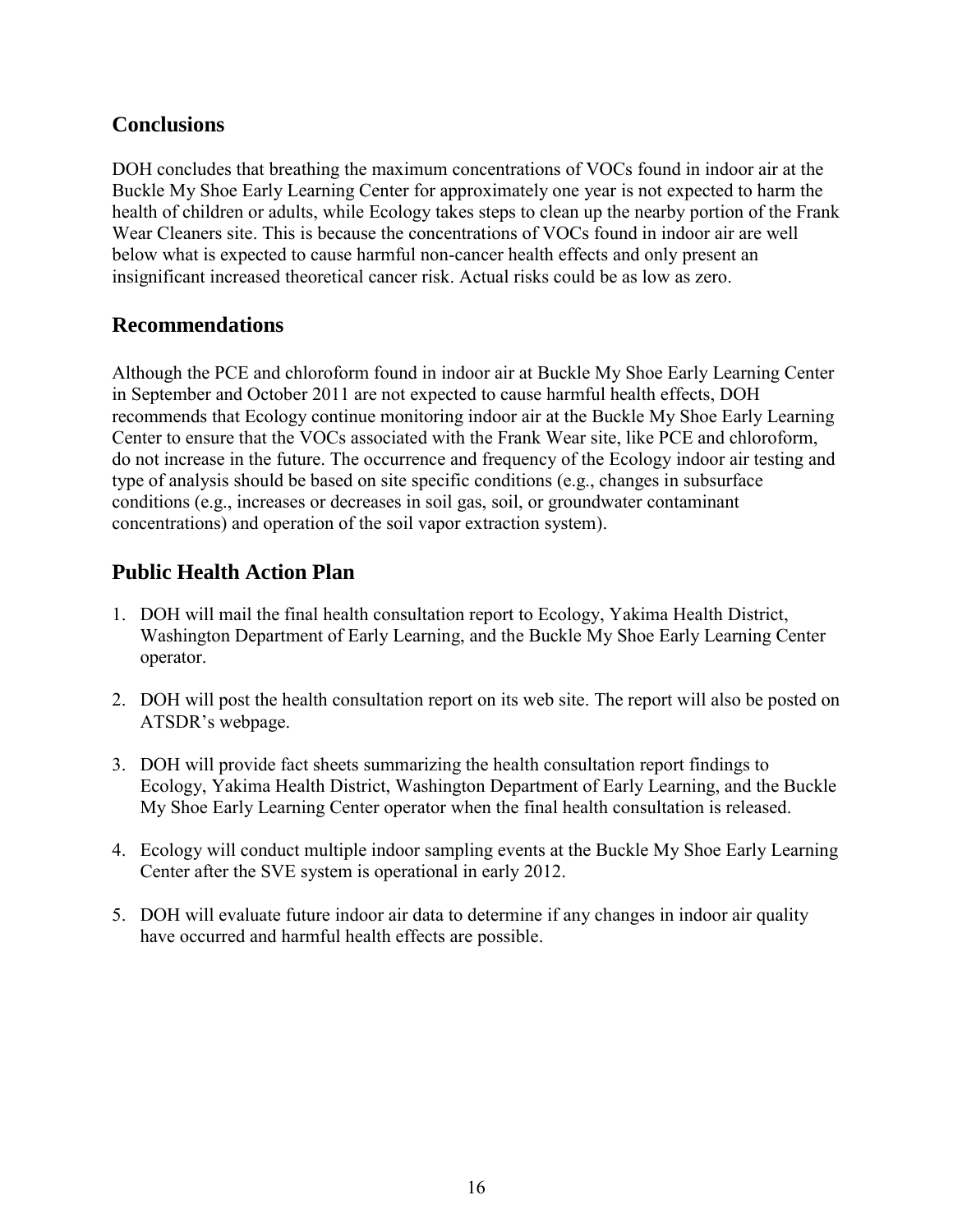## **Report Preparation**

This Health Consultation for the Frank Wear Cleaners site in Yakima, Washington was prepared by the Washington Department of Health (DOH) under a cooperative agreement with the federal Agency for Toxic Substances and Disease Registry (ATSDR). It is in accordance with the approved agency methods, policies, and procedures existing at the date of publication. Editorial review was completed by the cooperative agreement partner (DOH).

#### **Preparer of Report**

Barbara Trejo Health, Assessor Site Assessments and Toxicology Section Office of Environmental Health, Safety, and Toxicology Washington State Department of Health

#### **Designated Reviewer**

Joanne Snarski, Manager Site Assessments and Toxicology Section Office of Environmental Health, Safety, and Toxicology Washington State Department of Health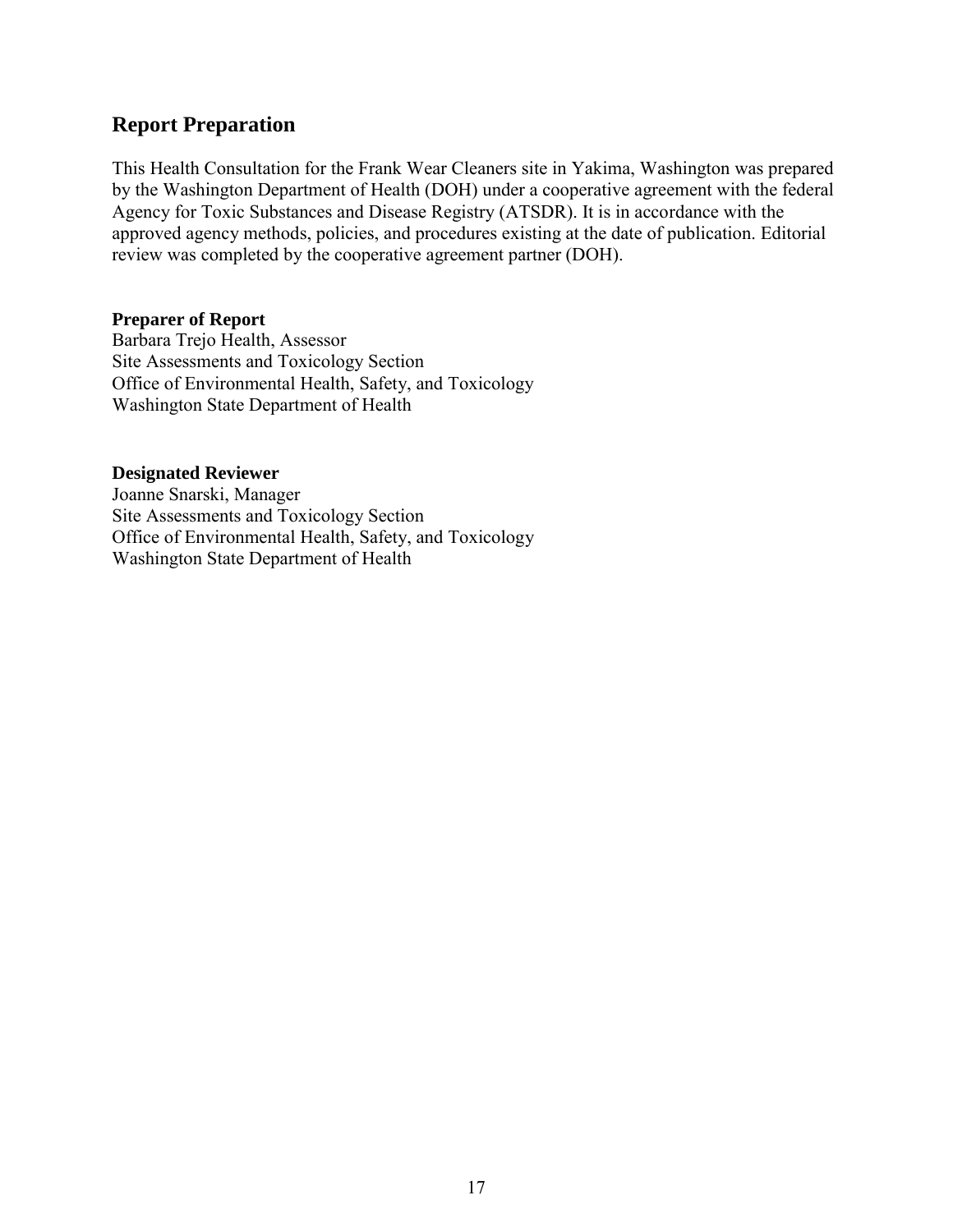#### **Reference List**

1. Kennedy/Jenks. Frank Wear Site, Yakima, WA, Vapor Intrusion Study Scope of Work. 2011 Aug.

2. Kennedy/Jenks Consultants. Vapor Intrusion Study Report, Former Frank Wear Cleaners Site. 2011 Nov 4.

3. Agency for Toxic Substances and Disease Registry. Toxicological Profile for Tetrachloroethylene. 1997 Sep.

4. Agency for Toxic Substances and Disease Registry. Toxicological Profile for Chloroform. 1997 Sep 1.

5. Wisconsin Department of Health Services. Chloroform Fact Sheet 2000 Mar Available from [http://www.dhs.wisconsin.gov/eh/chemfs/fs/chloroform.htm.](http://www.dhs.wisconsin.gov/eh/chemfs/fs/chloroform.htm)

6. State of California Air Resources Board Stationary Source Division. Proposed Identification of Chloroform (Staff Report/Executive Summary) 1990 Sep Available from [http://oehha.ca.gov/air/toxic\\_contaminants/html/Chloroform.htm.](http://oehha.ca.gov/air/toxic_contaminants/html/Chloroform.htm)

7. Agency for Toxic Substances and Disease Registry. Toxicological Profile for Dichloropropenes. 2008 Sep.

8. World Health Organization IAfRoC. Monographs on the Evaluation of the Carcinogenic Risk of Chemicals to Man 2011 Available from [http://monographs.iarc.fr/index.php.](http://monographs.iarc.fr/index.php)

9. Agency for Toxic Substances and Disease Registry. Toxicological Profile for 1,2- Dichloroethane. 2011 Sep.

10. U.S.Environmental Protection Agency. Guidelines for Carcinogen Risk Assessment (2005). Washington, DC: U.S. Environmental Protection Agency; 2005.

11. American Cancer Society. American Cancer Society. Cancer Facts & Figures 2010. Atlanta, GA: 2010.

12. U.S.Environmental Protection Agency. Exposure Factors Handbook Volume 1 - General Factors. 1997 Aug. Report No.: EPA/600/P-95/002Fa.

13. CA Office of Environmental Health Hazard Assessment. Tetrachloroethylene Cancer Potency Information 2002 Sep 13 Available from [http://oehha.ca.gov/risk/chemicalDB/cancerpotency.asp?name=Tetrachloroethylene&number=127184.](http://oehha.ca.gov/risk/chemicalDB/cancerpotency.asp?name=Tetrachloroethylene&number=127184)

14. CA Office of Environmental Health Hazard Assessment. Chloroform Cancer Potency Information 1990 Available from [http://oehha.ca.gov/risk/chemicalDB/cancerpotency.asp?name=Chloroform&number=67663.](http://oehha.ca.gov/risk/chemicalDB/cancerpotency.asp?name=Chloroform&number=67663)

15. Agency for Toxic Substances and Disease Registry. Health Guideline Values. Agency for Toxic Substances and Disease Registry; 2011 Sep.